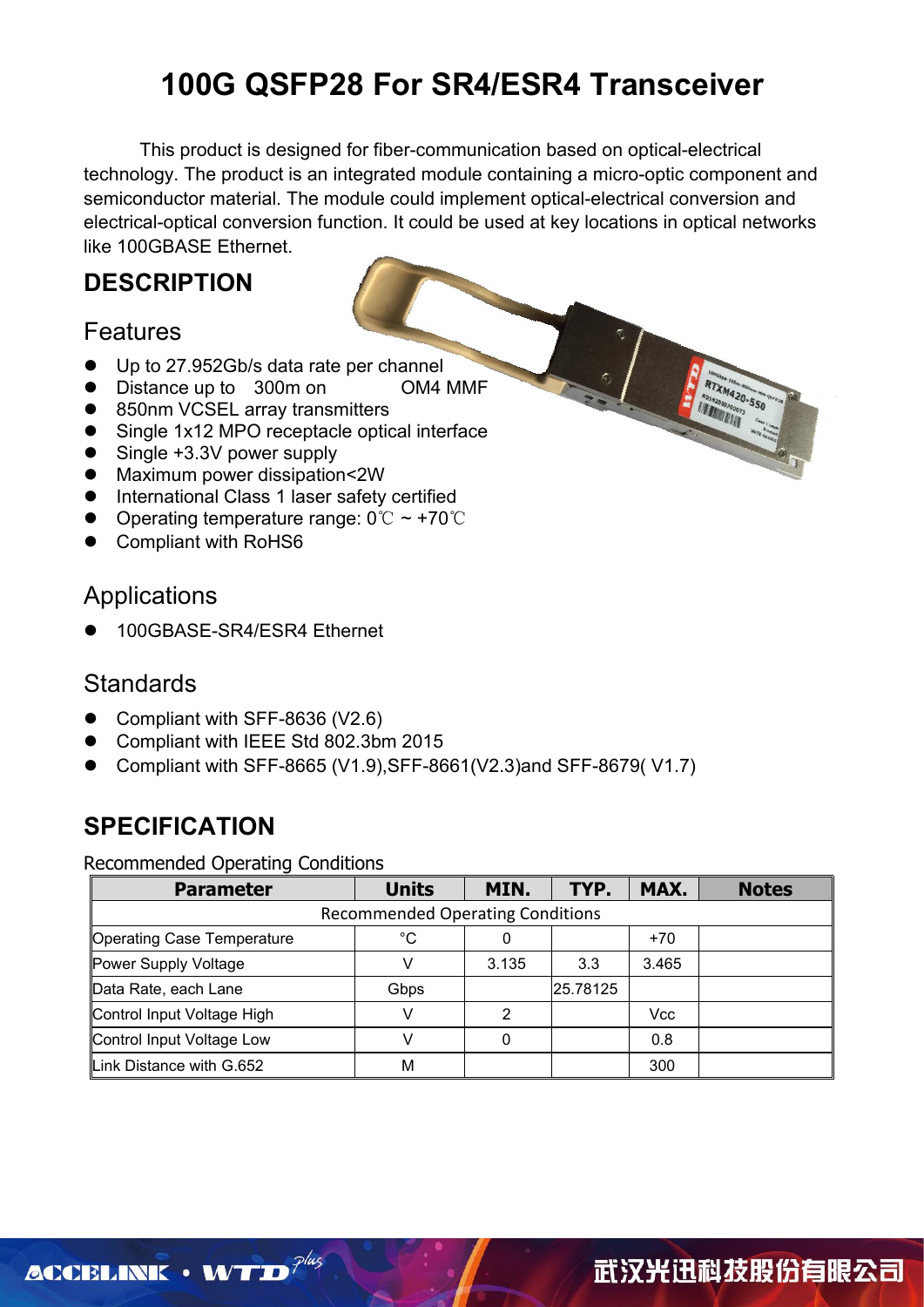## **100G QSFP28 For SR4/ESR4 Transceiver**

#### Electrical Specification

| <b>Parameter</b>                                   | <b>Units</b> | MIN. | TYP. | MAX. | <b>Notes</b> |
|----------------------------------------------------|--------------|------|------|------|--------------|
| <b>Power Consumption</b>                           | W            | 1.2  |      | 2.0  |              |
| <b>Supply Current</b>                              | A            |      |      | 0.6  |              |
| <b>Transceiver Power-on</b><br>Initialization Time | ms           |      |      | 2000 |              |

### Electrical Specification – Transmitter (EACH LANE)

| <b>Parameter</b>                  | <b>Units</b> | MIN.   | TYP. | MAX. | <b>Notes</b>       |
|-----------------------------------|--------------|--------|------|------|--------------------|
| Single-ended Input                |              |        |      |      | Referred to signal |
| <b>Voltage Tolerance</b>          | V            | $-0.3$ |      | 4    | common             |
| AC Common Mode Input              |              |        |      |      |                    |
| Voltage Tolerance                 | mV           | 15     |      |      | <b>RMS</b>         |
| <b>Differential Input Voltage</b> | mVpp         | 190    |      | 700  |                    |
| Swing                             |              |        |      |      |                    |
| Differential Input                |              |        |      |      |                    |
| Impedance                         | Ω            | 90     | 100  | 110  |                    |

### Electrical Specification – Receiver (each Lane)

| <b>Parameter</b>      | <b>Units</b> | MIN. | TYP. | MAX. | <b>Notes</b> |
|-----------------------|--------------|------|------|------|--------------|
| Single-ended Output   |              |      |      |      |              |
| Voltage               | V            |      |      | 0.2  |              |
| <b>AC Common Mode</b> |              |      |      |      | <b>RMS</b>   |
| <b>Output Voltage</b> | mV           |      |      | 7.5  |              |
| Differential Output   |              |      |      |      |              |
| Voltage Swing         | mVpp         | 350  |      | 850  |              |
| Differential Output   | Ω            | 90   |      |      |              |
| ∥Impedance            |              |      | 100  | 110  |              |

#### **Note:**

1. Power - on Initialization Time is the time from when the power supply voltages reach and remain above the minimum recommended operating supply voltages to the time when the module is fully functional.

2. The single ended input voltage tolerance is the allowable range of the instantaneous input signals.